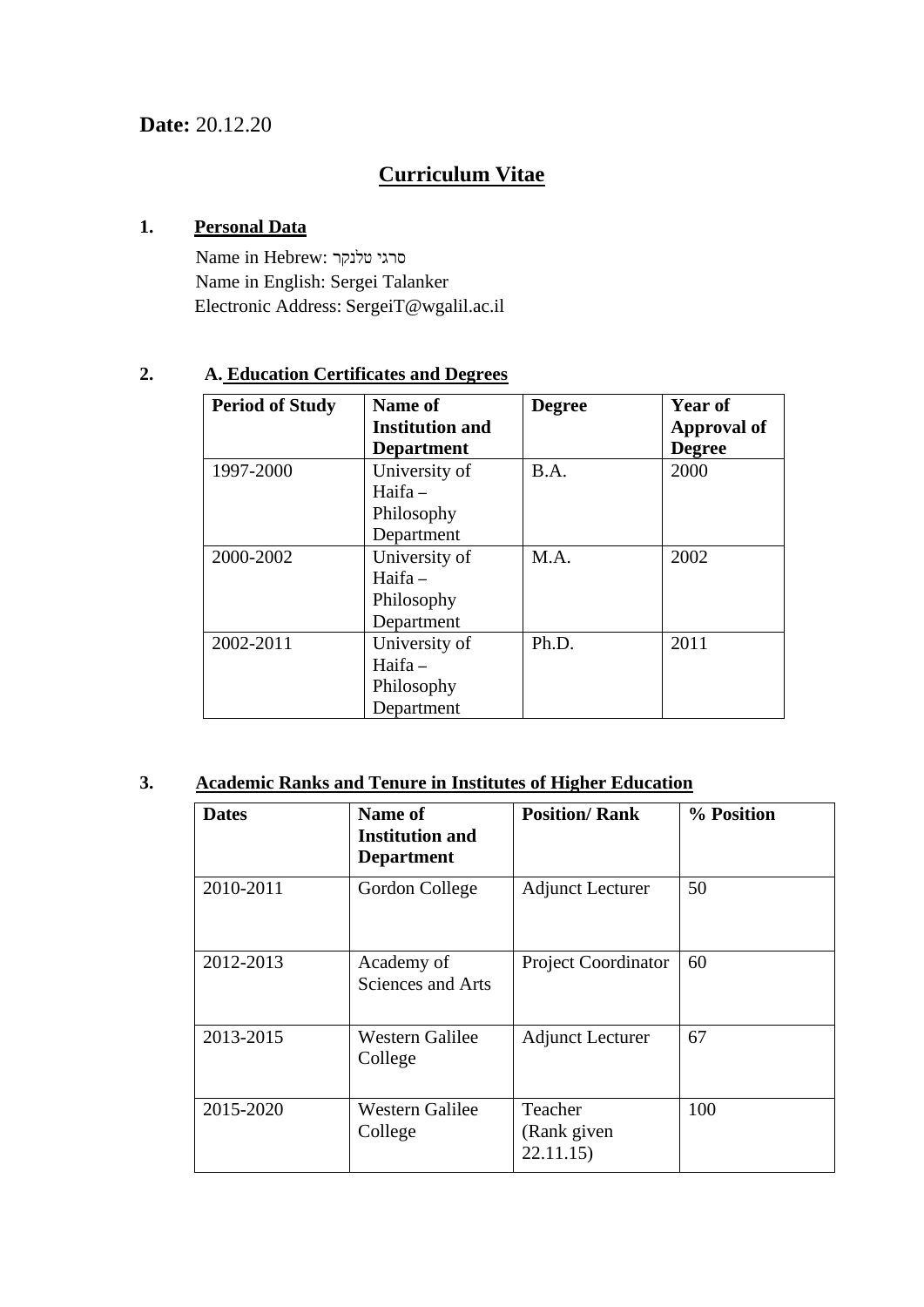| <b>Dates</b> | Name of<br><b>Institution and</b><br><b>Department</b> | <b>Position/Rank</b>                | % Position |
|--------------|--------------------------------------------------------|-------------------------------------|------------|
| 2020         | Western Galilee<br>College                             | Lecturer<br>(Rank given<br>22.06.20 | 100        |

### **4. Offices in Academic Administration**

| <b>Dates</b> | <b>Name of</b><br><b>Institution and</b><br><b>Department</b> | <b>Position</b>                 |
|--------------|---------------------------------------------------------------|---------------------------------|
| 2019-2020    | Western Galilee                                               | Member of the Innovation Centre |
|              | College                                                       | Committee                       |
| 2019-Present | <b>Western Galilee</b>                                        | Member of the International     |
|              | College                                                       | <b>Relationships Committee</b>  |

#### **5. Scholarly Positions and Activities outside the Institution**

Reviewer for the *International Journal of Leadership in Education* Member of the *International Society for MacIntyrean Enquiry*

#### **6. Participation in Conferences**

#### **a. Active Participation International Conferences**

| <b>Date</b>      | Name of<br><b>Conference</b>                                  | <b>Place of</b><br><b>Conference</b> | Subject of<br><b>Lecture/Discussion</b>                                         | Role      |
|------------------|---------------------------------------------------------------|--------------------------------------|---------------------------------------------------------------------------------|-----------|
| November<br>2016 | Decision<br><b>Sciences</b><br>Institute<br>Annual<br>Meeting | Austin, TX                           | Problem-Solving is<br>Decision-Making                                           | Presenter |
| November<br>2019 | <b>Towards</b><br>Assymmetric<br>Ethics                       | Stockholm,<br>Sweden                 | Functionalism as non-<br>egalitarianism                                         | Presenter |
| June 2014        | Pedagogical<br>Leaders'<br>Decision<br>Making                 | Ohalo<br>College                     | The Value of Trust in<br>Pedagogical Leaders'<br>Decision Making (in<br>Hebrew) | Presenter |

#### **b. Organization of Conferences or Sessions**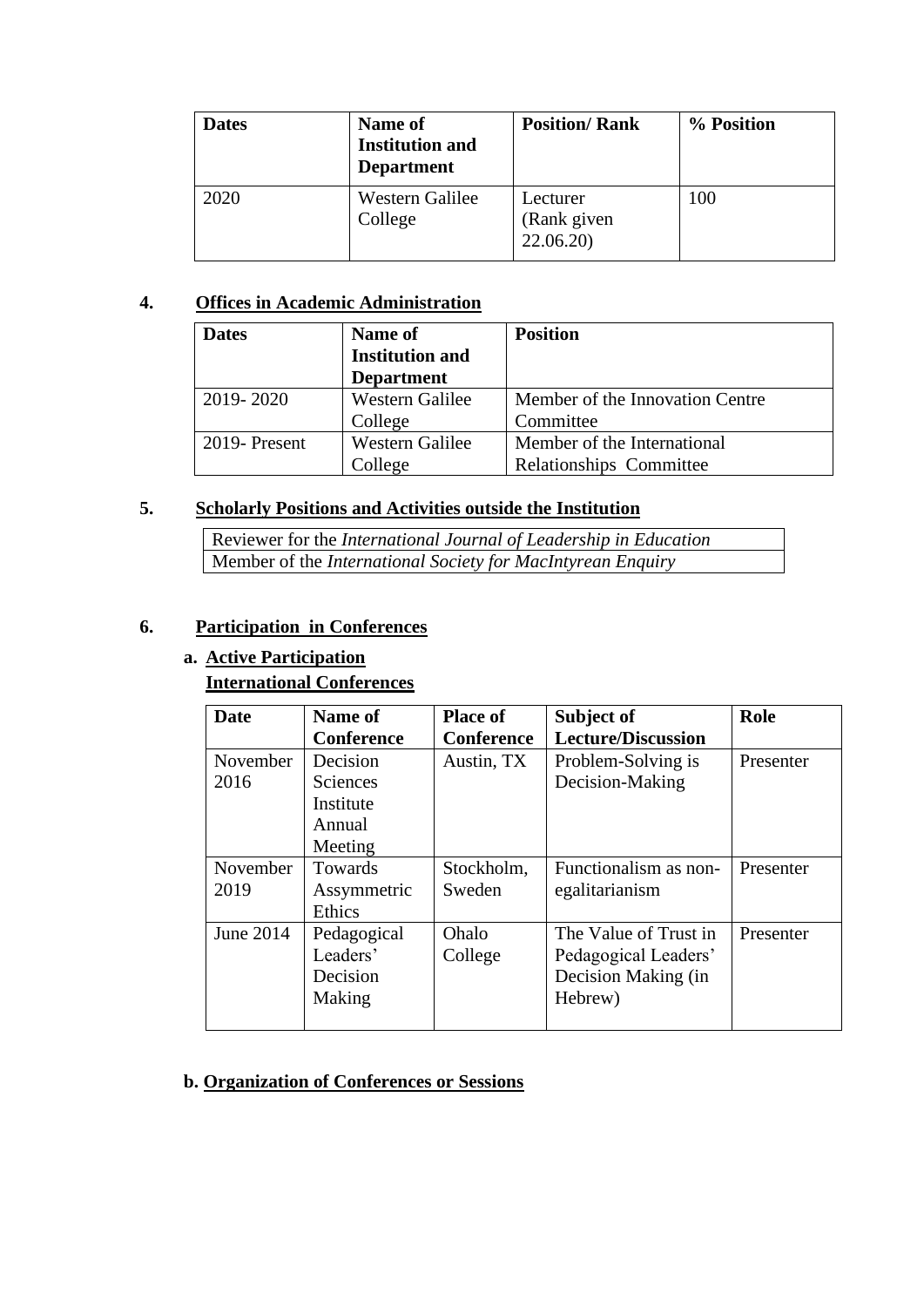| Date     | Name of             | <b>Place of</b>    | Subject of                 | Role      |
|----------|---------------------|--------------------|----------------------------|-----------|
|          | <b>Conference</b>   | <b>Conference</b>  | Conference/                |           |
|          |                     |                    | <b>Role at Conference/</b> |           |
|          |                     |                    | <b>Comments</b>            |           |
| January  | <b>How Teachers</b> | <b>Bible Lands</b> | Film study and             | Organizer |
| 2013     | Can Learn           | Museum,            | teachers' professional     |           |
|          | From Filmed         | Jerusalem          | development                |           |
|          | Lessons             |                    |                            |           |
| $2017 -$ | Department of       | Western            | Various subjects           | Organizer |
| Present  | Education           | Galilee            |                            | and       |
|          | Seminar             | College            |                            | Presenter |
|          |                     |                    |                            |           |
|          |                     |                    |                            |           |

# **7. Teaching**

### a. **Courses Taught in Recent Years**

| Year                | <b>Name of</b><br><b>Course</b>                              | <b>Type of Course</b><br>Lecture/Seminar/<br>Workshop/High<br><b>Learn Course/</b><br><b>Introduction Course</b><br>(Mandatory) | <b>Degree</b> | <b>Number</b><br><b>of</b><br><b>Students</b> |
|---------------------|--------------------------------------------------------------|---------------------------------------------------------------------------------------------------------------------------------|---------------|-----------------------------------------------|
| $2013-$<br>Present  | Introduction to<br>Philosophy of<br>Education                | Introductory course                                                                                                             | B.A           | $25 - 70$                                     |
| $2013 -$<br>Present | Ethics in<br>Education                                       | Mandatory course                                                                                                                | B.A           | $25 - 70$                                     |
| 2013-<br>Present    | Ethics in<br>Educational<br>Administration                   | Mandatory course                                                                                                                | B.A           | $15-40$                                       |
| $2017 -$<br>Present | Teaching<br>Education<br><b>Tools</b>                        | Seminar                                                                                                                         | B.A           | $8 - 20$                                      |
| 2017-<br>2019       | Introduction to<br>History of<br>Education                   | Introductory course                                                                                                             | B.A           | $30 - 65$                                     |
| 2017-<br>2018       | Patterns of<br>Decision<br>Making                            | Mandatory course                                                                                                                | B.A.          | 40                                            |
| 2017-<br>2018       | Trust and<br>Cooperation in<br>Educational<br>Administration | Lecture                                                                                                                         | B.A.          | 25                                            |

### **Publications**

Sergei Talanker Ph. D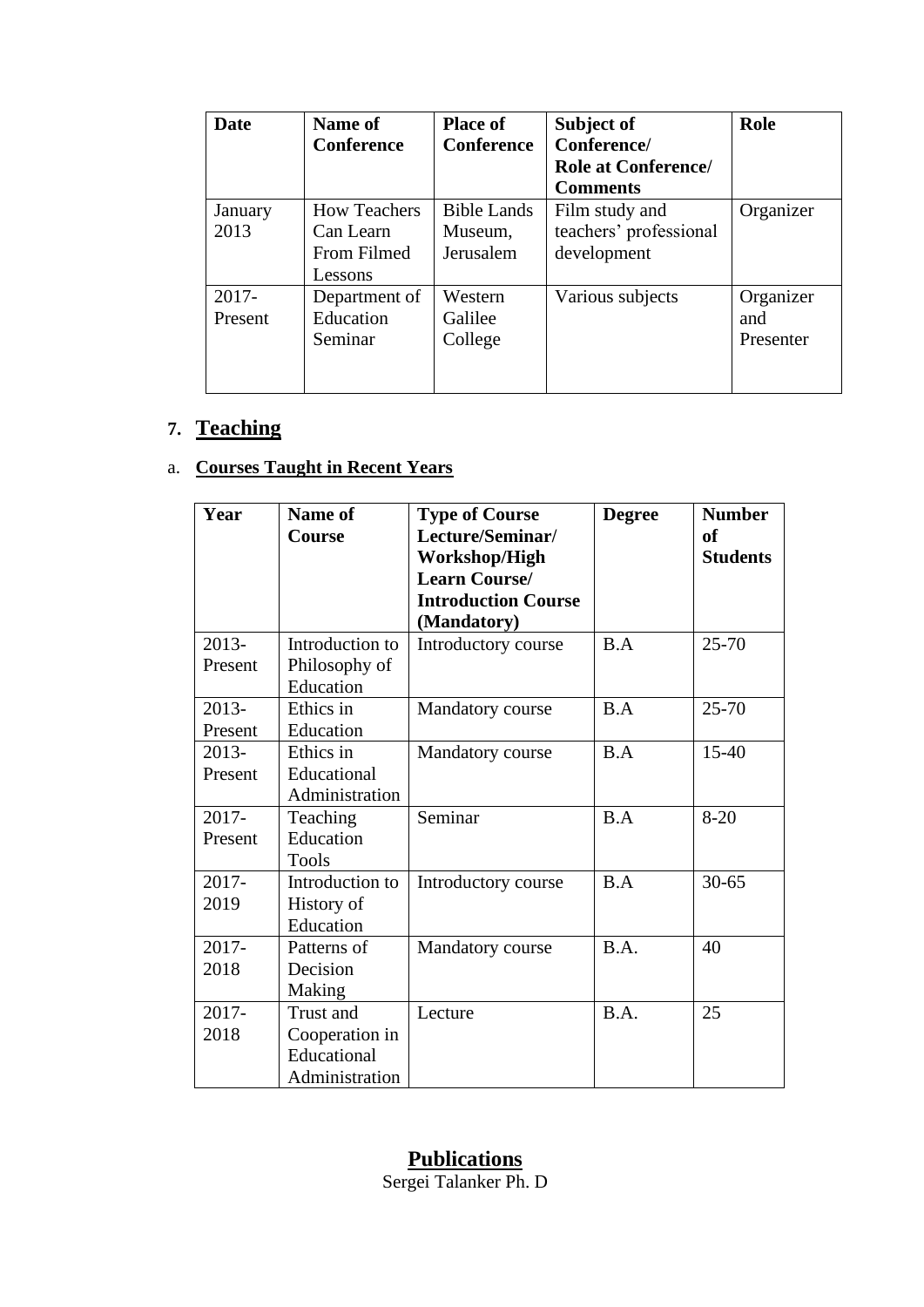### **A. Ph.D. Dissertation**

Talanker, S. (2011). The Self – a Concept of Reason: from *Res Cogitans* to *Tathandlung,* University of Haifa. **Supervisor:** Dr. Franz Nauen.

### **B. Articles in Refereed Journals**

#### **Published**

- 1. Talanker, S. (2010). The Doctrine of Intellectual Intuitions in Descartes. *Regulae ad* D*i*r*ectionem* I*ngenii", Methodus*, *5*, 68-83.
- 2. Talanker, S. (2015). The Value of Trust in a Pedagogical Leader's Decision Making. *Education Time 1*, 89-99. (In Hebrew).
- 3. Talanker, S. (2016). Problem-Solving is Decision-Making. *Decision Sciences Institute Annual Meeting Proceedings, 47*, 1-18. (SJR: H-index=9)
- 4. Talanker, S. (2018). Teaching Evaluation Tools as Robust Ethical Codes. *Ethics and Education, 13(2),* 221-233. (SJR: Q1 H-index=11, GS h5 index=11, IF 0.3).
- 5. Talanker, S. (2018). The Importance of Teachers' Evaluating Tools to the Process of Turning Teaching into a Profession in Israel. *Organizations and HR Research Quarterly*, 3(1), 95-108. (In Hebrew)

### **C. Other Scientific Publications**

### **Published**

1. Talanker, S. (2019). Identity-based Professional Development. *Mofet Institute Almanach, 63*(2), 2p. (In Hebrew)

### **D. Other Publications**

1. Talanker, S. (Editor) (2013). *How Teachers Can Learn From Filmed Lessons: Activity Report*. Jerusalem: The Israel Academy of Sciences and Humanities. (Translated from Hebrew).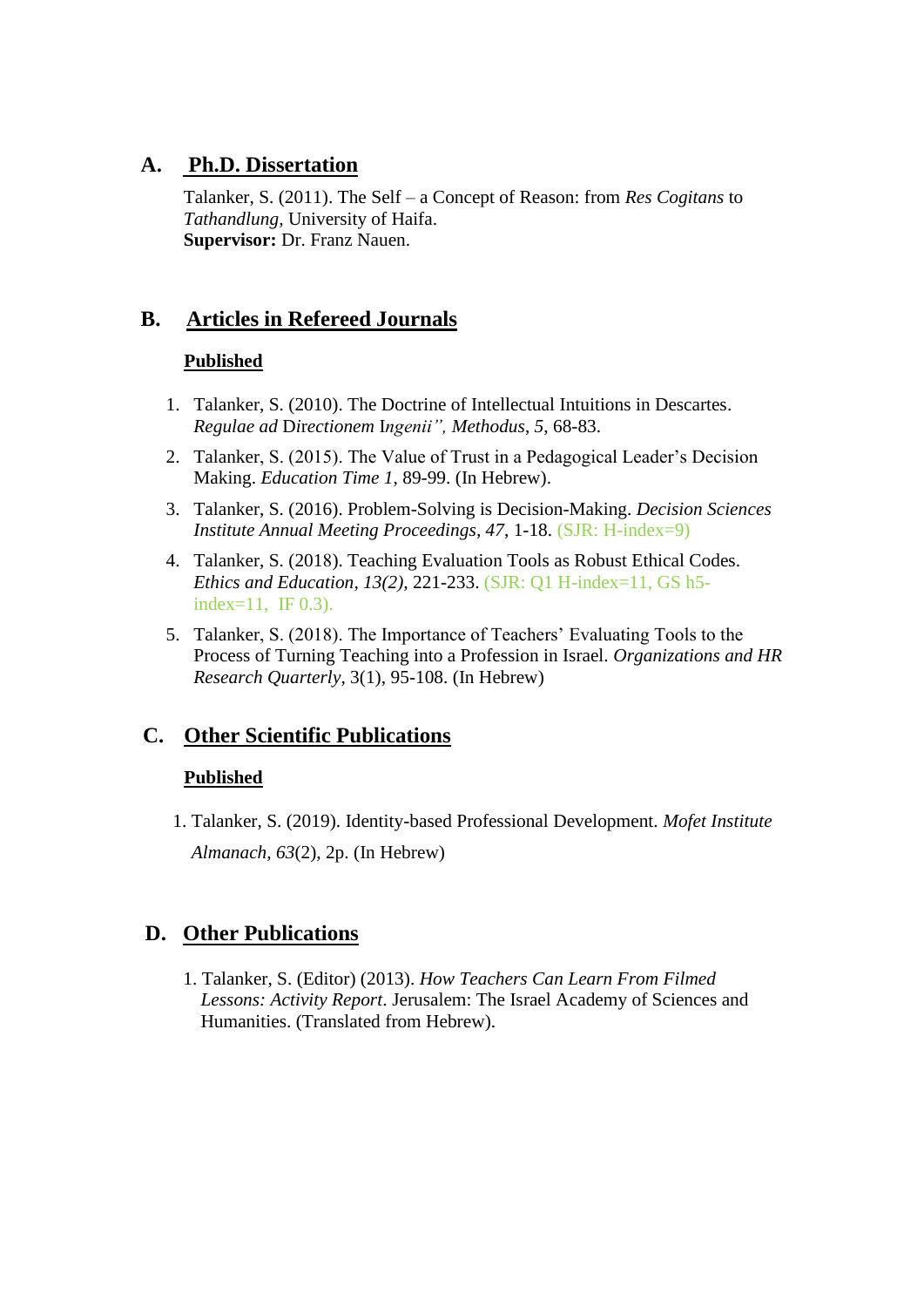### **E. Submitted Publications**

- 1. Talanker, S. (submitted). Establishing Students' Cooperation and Trust Using Game Theory: The Roles of Teachers and Leaders. *The International Journal of Leadership in Education*. (SJR: Q1 H-index=33, GS h5 index=19, IF  $(071)$ .<sup>1</sup>
- 2. Talanker, S. (submitted). The (In)falibility of Weak Moral Intuitionism. *Diametros.* (SJR: Q2 H-index=7, GS h5-index=7, IF 0.22,).<sup>2</sup>
- 3. Talanker, S. (submitted). Normative Problems, Practical Cases and Moral Vignettes: The dialectics of ethical theory and professional practice. *Ethical Theory and Moral Practice*. (SJR: Q1 H-index=20, GS h5-index=15 IF  $(0.39)$ .<sup>3</sup>

### **F. Summary of my Activities and Future Plans**

For the last several years I was researching different areas: game theory, trust, problem solving and decision making, etc., but my main focus has always been ethics. I am now ready to incorporate this knowledge and address ethical issues through a scientific framework. I have recently written and submitted two papers, one critiquing the non-scientific origins of current ethical frameworks, and another one, re-evaluating the role of ethical dilemmas in challenging and upholding norms in the public sphere and the professional practice.

The first paper, titled "The (In)falibility of Weak Moral Intuitionism", relates to the possibility of incorporating empiric, psycological data into philosophical theoretical frameworks of morality, which are primarily non-naturalistic and intutionist. Methodologically, non-naturalism intends to avoid the "naturalistic falacy", i.e. deriving a moral 'ought' from an empirical 'is'. Thus, I argue, empiric data is exactly what intuitionism methodology seeks to filter out. Weak moral intuitionism thus means cherry-picking convinient data that supports pre-existing theory and ignoring the inconvenient data. I argue that since moral intuitionism is methodologically infalible, it cannot be considered as scientific.

The second paper, titled "Normative Problems, Practical Cases and Moral Vignettes: The dialectics of ethical theory and professional practice" offers a new kind of typology of moral dilemmas as elements of larger practical problems. In normative ethics, moral dilemmas are usually viewed abstractly and applied to practical context in a straightforward manner. I argue that moral dilemmas manifest differently in different contexts and are applied through

<sup>1</sup> נספח מספר -1 מאמר שנשלח לשיפוט בכתב עת

<sup>2</sup> נספח מספר -2 מאמר שנשלח לשיפוט בכתב עת

<sup>3</sup> נספח מספר -3 מאמר שנשלח לשיפוט בכתב עת